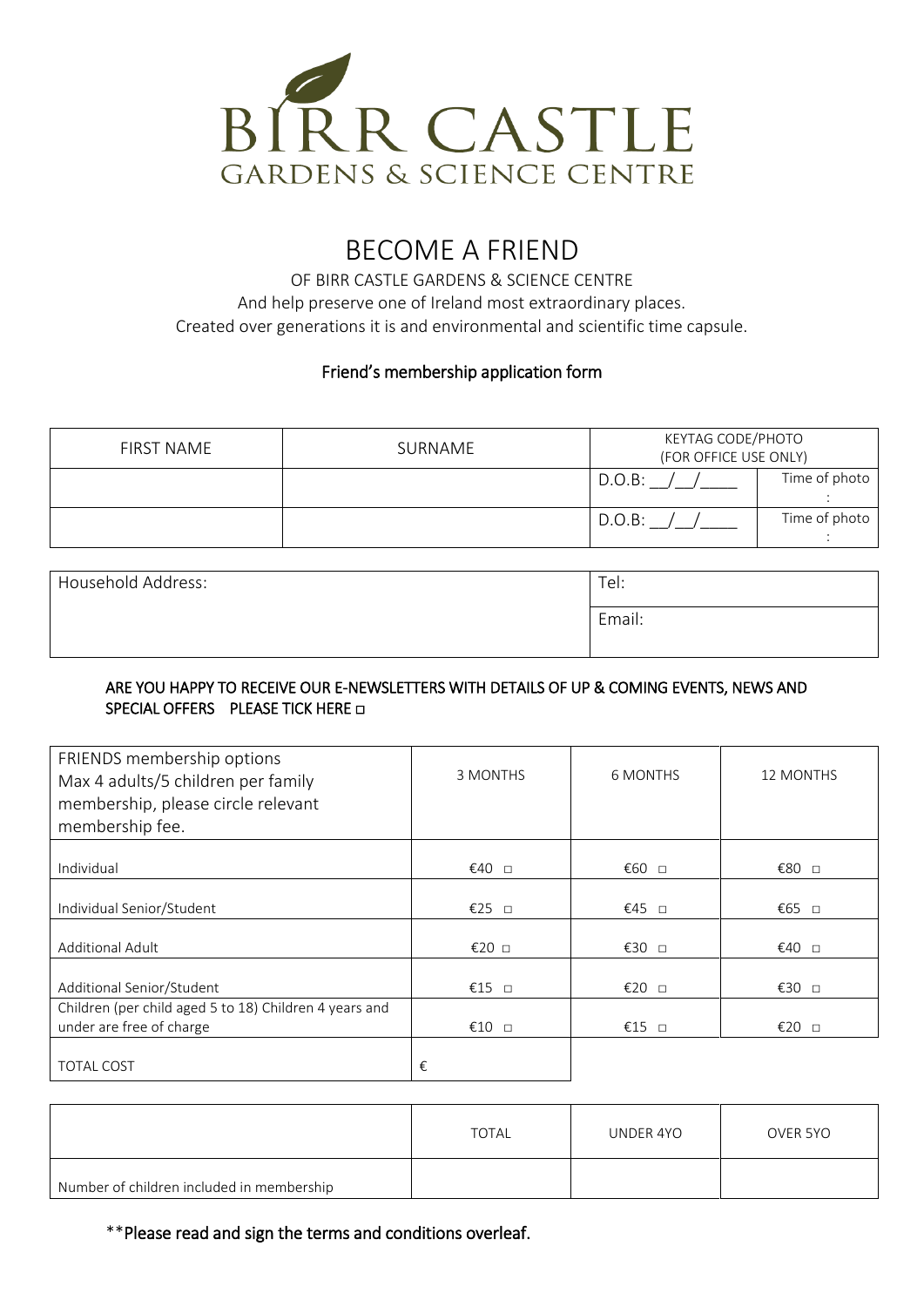#### www.birrcastle.com

### IMPORTANT: PLEASE READ AND SIGN OUR FRIENDS MEMBERSHIP TERMS AND CONDITIONS

### Membership Terms & Conditions 2018

By purchasing your membership and by signing the below, you acknowledge that you have read and agree to be bound by these terms and conditions.

- Access to the Demesne is strictly within our opening hours. March 17 to October 26, 09:00 – 18:00. October 27 to March 16, 10:00 – 16:00. (subject to change without notice)
- Members must present a valid key tag to gain entry, otherwise normal admission rates will apply.
- There is a maximum number of 4 adults and 5 children on any one membership.
- Key tags are for the use of the named member(s) only, and are non-transferable.
- A charge of €5.00 applies for replacement of lost key tags.
- The following items are not permitted in the Demesne: bicycles, balance bikes, skateboards, drones and any other flying objects, roller blades/skates, scooters, hurls or ball games of any nature.
- Compliance of signs and fencing must be adhered to for your health and safety.
- Children under 16 years of age must be accompanied & supervised by an adult at all times.
- Parental/Guardian supervision is obligatory in the Treehouse Adventure area.
- CCTV is in operation in the Treehouse Adventure playground for your safety and security.
- The Treehouse Adventure area is open from 09:00 17:30 in peak season and 10:00 15:30 in off season.
- Our terms and conditions contract must be signed for all new and renewal memberships as well as having your photograph taken by our team. Failure to have your photograph taken will result in automatic cancellation of your membership.
- Membership entitles you to unlimited visits throughout the duration of your membership, but it may exclude admission to any special events being held in the Demesne.
- Memberships have no monetary or refund value. Once purchased, refunds do not apply.
- Birr Castle Gardens & Science Centre reserves the right to refuse admission to any member. In the interest of public safety, visitors can be requested to leave the grounds at any time.
- Friends are entitled to a reduced rate of €15 for the castle tours. (subject to availability, pre booking is essential, valid during the castle tour season only)
- Failure to adhere to the rules of Birr Castle Gardens & Science Centre will result in the cancellation of membership.